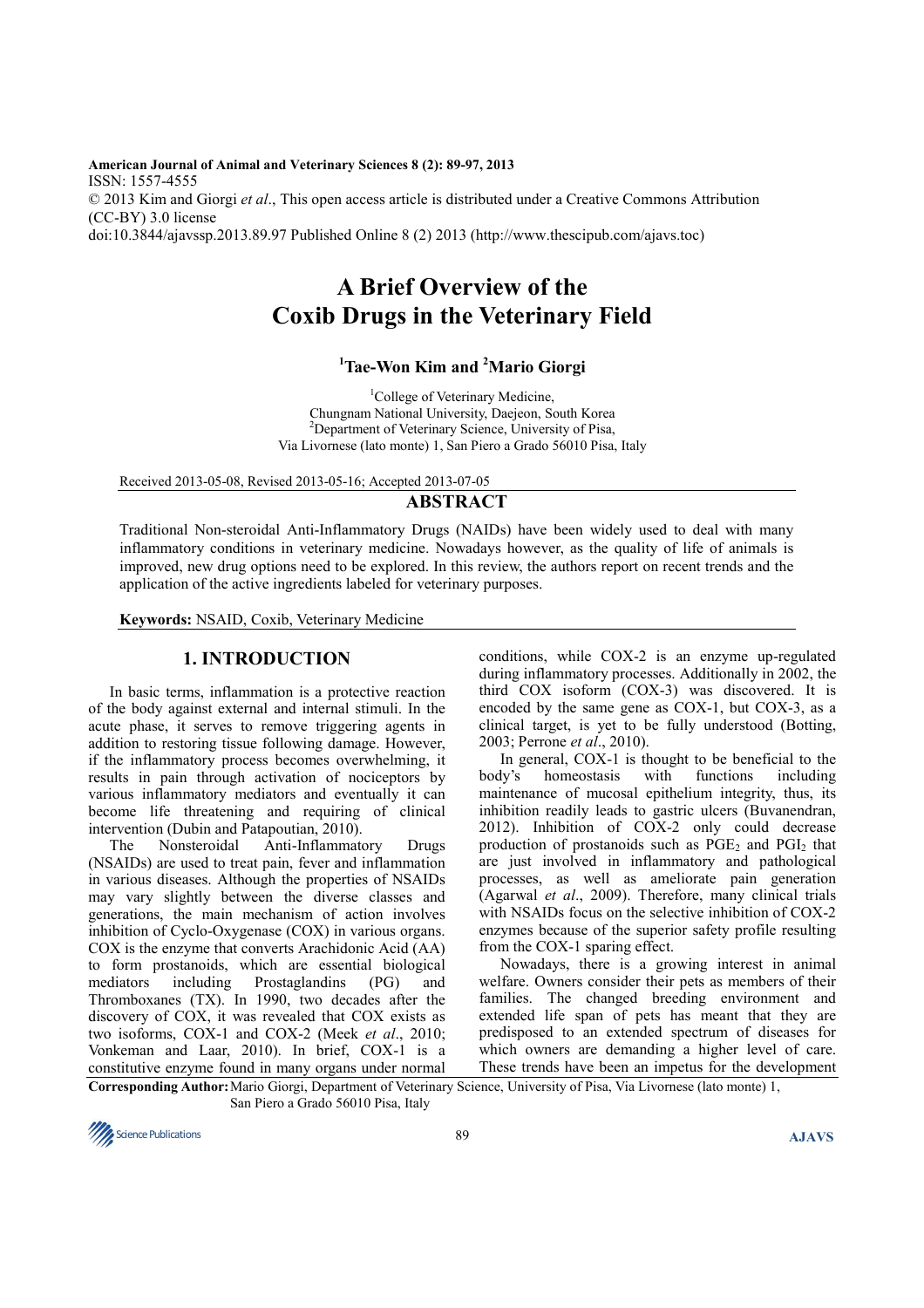of more effective and innovative veterinary therapies (Giorgi, 2012; Giorgi *et al*., 2012a; Giorgi and Yun, 2012). However, veterinarians still have a reduced drug armamentarium compared to their human counterparts, thus, many studies have been conducted on the use of human medicine in the veterinary field (Giorgi *et al*., 2012b; Lavy *et al*., 2011). As use of selective COX-2 inhibitors (coxibs) became more prominent in human medicine, it followed that many selective inhibitors were introduced into clinical use for the veterinary market. Nowadays, many pharmaceutical companies have their own coxib drugs ("me too" drugs) and some of these active ingredients have been recently launched on the veterinary market.

However, animal species differences in factors such as the sensitivity and disposition of certain drugs could evoke unexpected results if they are used without any understanding of the drugs' behaviour in the target species (Martignoni *et al*., 2006; Giorgi *et al*., 2011; Toutain *et al*., 1997). In addition, to the best of the Authors' knowledge, the cardiovascular effects of coxibs during protracted therapy have not described in animals. In contrast, in the human field, coxibs have been reported to produce adverse effects on cardiovascular system such as thrombotic disorders including cerebral vascular events and myocardial infarction (Cairns, 2007; Batlouni, 2010). Furthermore, animals can be more sensitive to coxibs than humans due to differences in drug metabolism, absorption and enterohepatic recirculation (Bergh and Budsberg, 2005). For these reasons, knowing the pharmacological properties, pharmacokinetic/pharmacodynamic and safety profile of each drug is essential in order to use veterinary coxibs appropriately.

#### **1.1. Classification of Coxibs**

The coxibs are a subclass of NSAID which have a COX-1 sparing effects. Because of steric hindrance, the COX-1 active site is smaller than that of COX-2. The bulky structure of coxibs restricts their inhibition of COX-1 but allows for complete inhibition of the COX-2 pathway. The classification of NSAIDs is expressed as COX-2 selective, COX-2 specific, or COX-2 preferential. This indicates the drug selectivity for COX-2 and it is determined through calculation of the inhibitory concentration  $(IC_{50})$  COX-1:COX-2 ratio (Bergh and Budsberg, 2005; Vane and Warner, 2000). However, these ratios have not been fully quantified and ratios for the same compound can be inconsistent, as the assays used were considerably different (Livingston, 2000; Pairet and Ryn, 1998).

Coxibs are regarded as a third generation of NSAIDs (Sternon, 2001). In the human field, several coxibs have been launched. The first to be launched were rofecoxib and celecoxib, these have been categorized as first generation. The newest active ingredients (valdecoxib, parecoxib, etoricoxib and lumiracoxib) have been classified as second generation and possess a stronger selectivity for the COX-2 enzyme inhibition (Stichtenoth, 2004; Andersohn *et al*., 2006). In veterinary medicine deracoxib (2002), firocoxib (2007), mavacoxib (2008) and robenacoxib (2009) have been introduced for animal use (Bergh and Budsberg, 2005). Recently, cimicoxib (2011) has also been introduced for the veterinary market from the human field (Emmerich, 2012).

#### **1.2. Deracoxib**

Deracoxib (Deramax $x^{\circ}$ ; Novartis) was the first coxib to be approved in veterinary medicine (Papich, 2008). Deracoxib contains a sulfonamide moiety. Chemically it is a 4-[3-(difluoromethyl)-5-(3-fluoro-4 methoxyphenyl)-1H-pyrazole-1-yl] benzenesulfonamide and its molecular weight is 397.38 g moL<sup>-1</sup>. Deracoxib is categorized as a diarylheterocycle drug, these exert a time-dependent pseudo-irreversible inhibition of COX-2 (Walker *et al*., 2001). Deracoxib was initially approved for postoperative orthopedic pain in dogs at 3-4 mg kg<sup>−</sup><sup>1</sup> by oral (PO) daily dose for a maximum of 7 days. In 2003, deracoxib was also approved for chronic administration at a dosage of  $1-2$  mg kg<sup>-1</sup> PO once daily (Smith, 2003).

In *in vitro* evaluations, among the coxibs, deracoxib was determined as a highly selective COX-2 inhibitor with a COX-1/COX-2 ratio of 1275 in purified enzymes assay (Gierse *et al*., 2002). However when tested using canine whole blood, the COX-1/COX-2 ratio was only 12 (McCann *et al*., 2004). This inconsistency resulted from the different types of cells with different cell conditions being used in each assay (Vane and Botting, 1995).

In another study using dogs, deracoxib showed the same degree of COX-1 and COX-2 inhibition as carprofen (COX-2 preferential drug), despite a wide variation of COX-1/COX-2 inhibitory ratios between the two drugs being found in *in vitro* assays (Sessions *et al*., 2005). These discordance results between *in vivo* and *in vitro* studies suggest that the *in vitro* results do not provide a quantitative measure of difference in efficacy or safety (Papich, 2008).

In the pharmacokinetic evaluation after oral administration of deracoxib  $(2~3~\text{mg}~\text{kg}^{-1})$  in dogs,

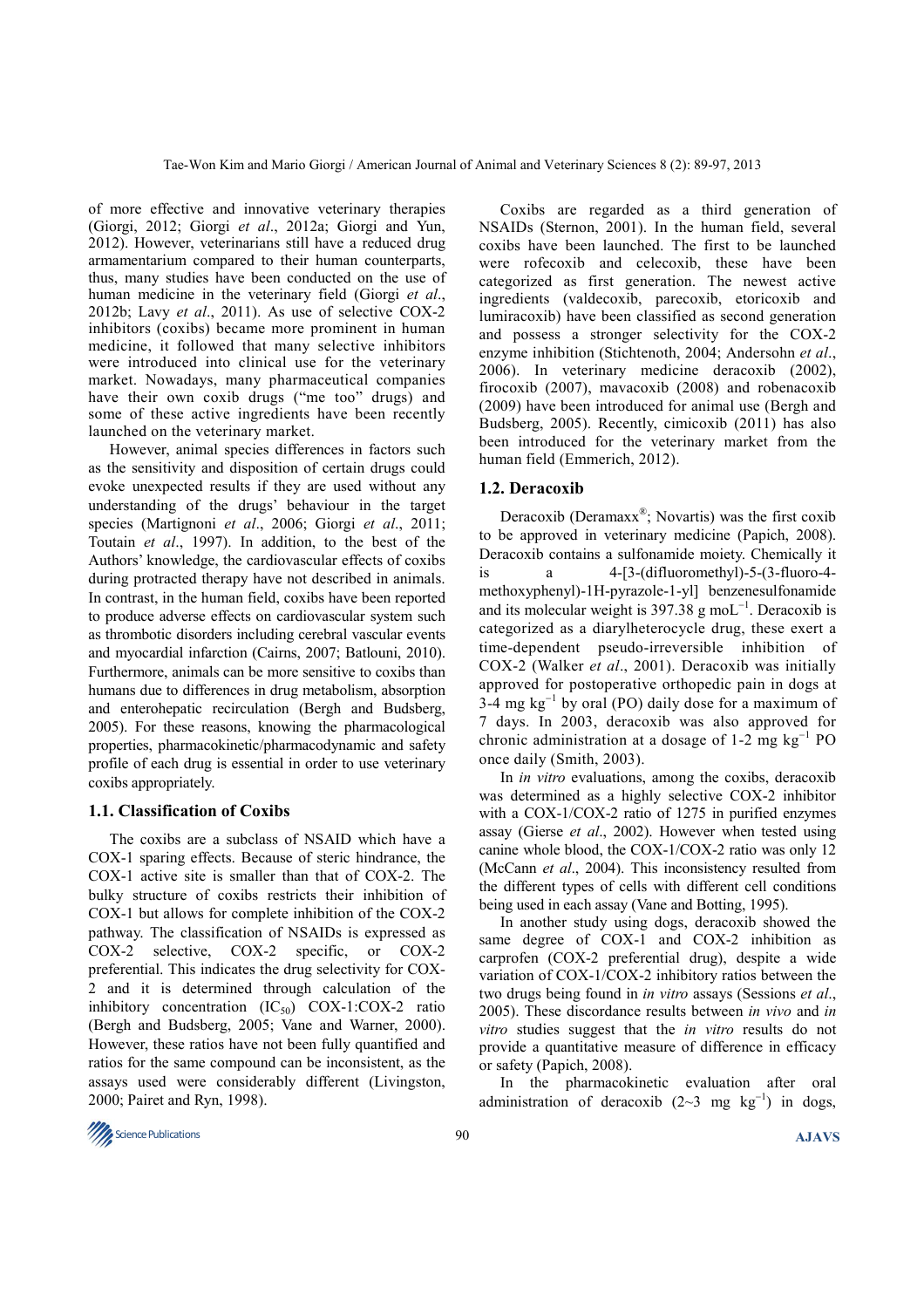deracoxib had a protein binding affinity of over 90%. It also underwent hepatic biotransformation with an elimination half-life of 3 h, using biliary excretion as a major excretion route (Smith, 2003). After high-dose administration  $(8 \text{ mg} \text{ kg}^{-1})$  however, a non-linear elimination has been shown: deracoxib loses its COX-2 selectivity and starts to inhibit COX-1 also (DCT, 2003). The nonlinearity at high doses might result from saturation of the metabolizing enzymes. In other species treated with deracoxib including cats  $(1 \text{ mg kg}^{-1})$  and horses  $(1~2~mg~kg^{-1})$ , a longer half-life (7.9 and 12 h, respectively) than dogs was reported (Davis *et al*., 2011; Gassel *et al*., 2006). In cats and horses the hepatic enzymes, which participate in biotransformation of deracoxib, may be present at lower concentrations than in dogs and might therefore be saturated at lower concentrations, which leads to the longer half-life (Davis *et al*., 2011).

Clinical trials in dogs showed that deracoxib  $(1-2)$  mg  $kg^{-1}$  PO for 3 days) was able to reduce postoperative pain and inflammation after dental extraction surgery (Bienhoff *et al*., 2012). In addition, Millis *et al*. (2002) reported that the administration of deracoxib (1, 3, or 10 mg kg<sup>-1</sup> PO) was more effective in reducing pain associated with urate crystal-induced synovitis than carprofen (2.2 mg kg<sup>−</sup><sup>1</sup> PO). Deracoxib treatment also showed no significant adverse effects (Millis *et al*., 2002).

After 28 days of once daily administration of deracoxib (1.6 mg  $kg^{-1}$  PO), it was shown to be safer than aspirin in regards to risk of gastric ulceration in healthy dogs (Sennello and Leib, 2006). In addition, long-term therapy of deracoxib for up to 6 months administered at the labeled dose, was found to be safe and well tolerated in dogs without any significant nephrotoxicity (Roberts *et al*., 2009). On the contrary, at higher than labeled doses or when given with other NSAIDs or corticosteroids, deracoxib has been found to cause gastrointestinal perforations in dogs (Lascelles *et al*., 2005).

Even though there has been no significant instances of hypersensitivity reported thus far, the administration of sulfonamide coxibs in animals allergic to sulfonamides should be carefully considered. Indeed it might be likely a cross reaction with other sulfonamides such as antimicrobial or an evocation of hypersensitivity (Shapiro *et al*., 2003; Sanchez-Borges *et al*., 2004; Bergh and Budsberg, 2005; Ayuso *et al*., 2013). The hypersensitivity of sulfonamide coxib such as deracoxib is yet to be confirmed.

# **1.3. Firocoxib**

Firocoxib (Previcox<sup>®</sup>; Meriel) was developed specially for the veterinary field (for dogs and horses). It was found to be 350~430 fold more selective for COX-2 than COX-1 in *in vitro* canine whole blood assays (McCann *et al*., 2004). Chemically it is a 3 cyclopropymethoxy-5,5-dimethyl-4-[4-(methyl sulfonyl) phenyl]-2-(5H)-furanone and its molecular weight is  $336.402$  g moL<sup>-1</sup>. The drug was launched several years ago and in this short time, the pharmacokinetic properties of firocoxib in dogs and horses have already been well established (Kvaternick *et al*., 2007a; 2007b; Letendre *et al*., 2008). Firocoxib is available as a chewable tablet oral preparation which has been approved in the European Union for dogs at a once daily administration of 5 mg  $\text{kg}^{-1}$ . In addition, firocoxib, as an oral paste was approved by FDA for the control of pain and inflammation associated with osteoarthritis in horses at 0.1 mg kg<sup>−</sup><sup>1</sup> once daily (Kvaternick *et al*., 2007b). In dogs, following PO administration (5 mg  $\text{kg}^{-1}$ ), firocoxib was well absorbed and eliminated by hepatic metabolism and fecal excretion with an elimination half-life of 8 h (Kvaternick *et al*., 2007a). Firocoxib in horses  $(0.1 \text{ mg } \text{kg}^{-1})$  showed a bioavailability of 79% and an elimination half-life of 30 and 34 h for oral and intravenous administration, respectively. Due to its lipophilic and non-ionizable nature, firocoxib was widely distributed with a volume of distribution value of 1.7 L  $\text{kg}^{-1}$  after intravenous administration in horse. Firocoxib showed a longer halflife compared with other NSAIDs, such as phenylbutazone and flunixin meglumine (Kahn and Line, 2010; Kvaternick *et al*., 2007b).

A clinical study including 1,000 dogs treated for a 40-day period, reported that withdrawal rate due to development of gastrointestinal side effects was only 2.9%. Over 90% of investigators and owners rated improved clinical scores after firocoxib treatment (Ryan *et al*., 2006). In a long-term study over 52 weeks of treatment, a slight increase in withdrawal rate (5.1%) was reported due to GI signs (Autefage *et al*., 2011). Steagall *et al*. (2007) evaluated the adverse effects of oral firocoxib in healthy dogs for 29 days and found that a dose of  $5.3\pm0.34$  mg kg<sup>-1</sup> of firocoxib did not cause any adverse effects on the GI tract or serum biochemical variables and was well tolerated in terms of hematological signs including platelet aggregation and buccal mucosal bleeding time index (Steagall *et al*., 2007). Firocoxib was found to be effective in a 90 day

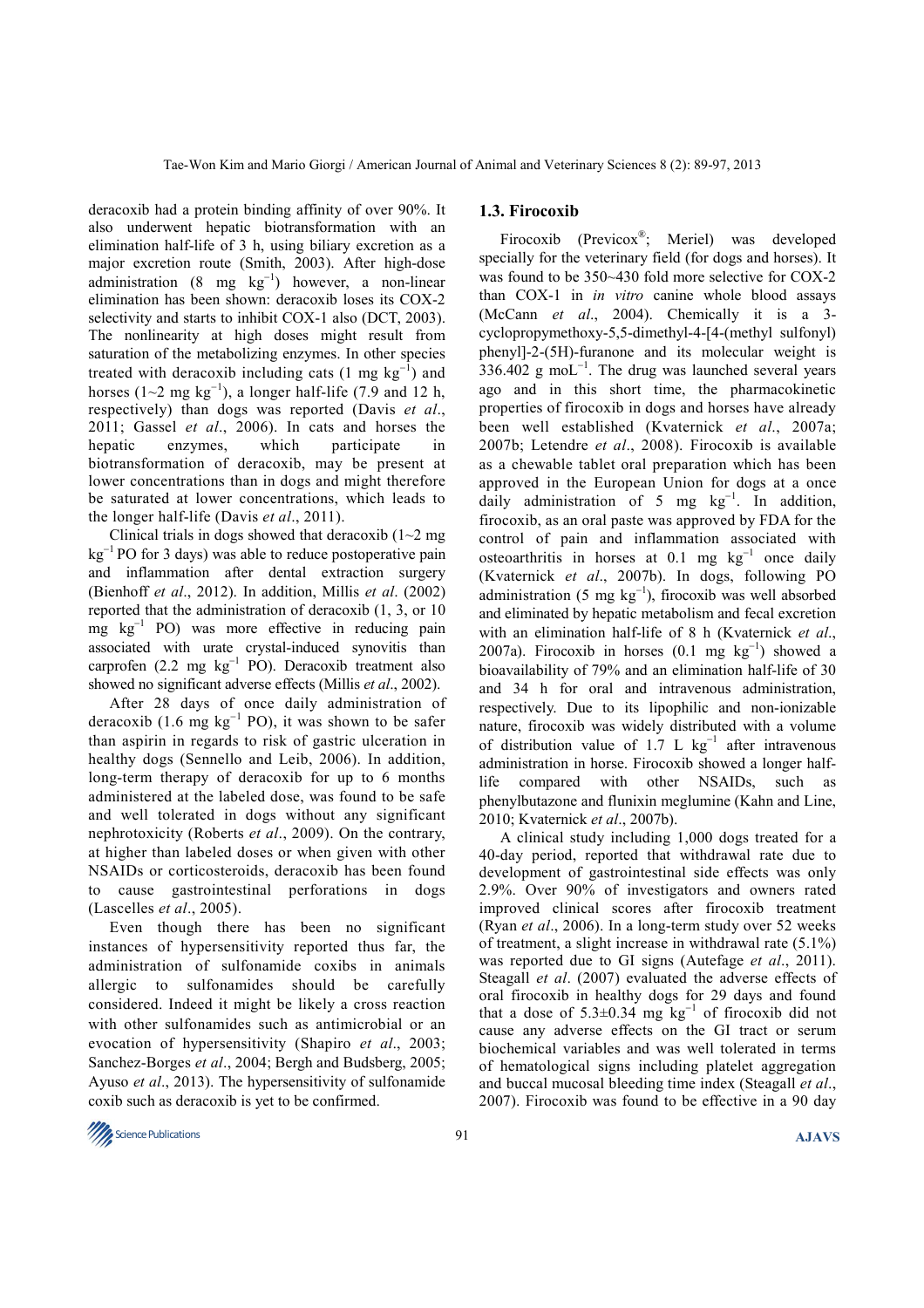long-term study performed on relatively geriatric dogs (over 7 years) affected by osteoarthritis. The side effects reported (minimal biochemical changes and diarrhea) were thought to be due to age-related deterioration in liver and renal functions (Joubert, 2009). Furthermore, in the sodium urate crystal-induced synovitis model, firocoxib treatment (5.3~6.49 mg kg<sup>-1</sup>) resulted in reduced lameness and increased weight-bearing at both 3 and 7 h post-treatment, as compared with carprofen. Firocoxib efficacy was similar to dogs treated with vedaprofen but without any cardiovascular effects (Hazewinkel *et al*., 2008).

However, in developmental toxicity studies firocoxib showed embryotoxic and foetotoxic effects in both rats and rabbits, inducing a variety of malformations and anomalies. Consequently firocoxib, as with other coxibs, is contraindicated for use during pregnancy and lactation in dogs. Furthermore, firocoxib had a low safety margin in puppies compared to older dogs. Thus, like other drugs, its use in very young animals requires careful monitoring EMEA, 2006.

#### **1.4. Mavacoxib**

Mavacoxib (Trocoxil®; Pfizer) is a long acting coxib which has a chemical structure of 4-[5-(4-fluorophenyl)-3-(trifluoromethyl)-1H-pyrazol-1-yl]-

benzenesulfonamide, it has a molecular weight of 385 g moL<sup>−</sup><sup>1</sup> and it acts as a preferential rather than selective COX-2 inhibitor if compared with carprofen. It is approved for the treatment of canine osteoarthritis requiring long-term treatment between 1 and 7 months EMEA, 2008. Mavacoxib is produced in a diverse range of tablets (6, 20, 30, 75 and 90 mg) as an oral chewable form. Unlike other coxibs, mavacoxib is recommended for monthly administration at 2 mg  $kg^{-1}$  because of its long half-life. In order to achieve steady-state concentrations, it is recommended that mavacoxib is administered with a 2-week interval between the first and second dose with monthly dosing thereafter.

The pharmacokinetics profile of mavacoxib has been well described in Beagle dogs (Cox *et al*., 2010). It showed significant low clearance rate (2.7 mL/h/kg) with a large volume of distribution (1.6 L⁄kg) in experimental intravenous administration. Especially in terminal halflife, all PO treated Beagle dogs  $(n = 63)$  showed an average value of 16.6 days with individual values ranging from 7.9 to 38.8 days. The half-life differences between individuals should be considered as a significant factor in the use of this drug. In fact, in individuals demonstrating a poor elimination rate this drug could evoke cumulative side effects. Moreover, it has been reported that food intake significantly affects mavacoxib absorption. The administration of mavacoxib  $(4 \text{ mg kg}^{-1})$ in fasted and fed dogs resulted in a bioavailability of 46.1 and 87.4% respectively. In field trials, mavacoxib showed a terminal elimination plasma half-life of 44 days in the target population, however 5% of dogs had an extended half-life of 80 days. In addition, most animals treated with 2 mg  $\text{kg}^{-1}$ , maintained trough plasma mavacoxib concentrations associated with efficacy (Cox *et al*., 2011).

As the safety profile has not been established in reproductive toxicity, application of mavacoxib to pregnant or breeding animals should be avoided. Furthermore, this kind of drug, which has a long halflife, should be carefully handled because of the potential for prolonged exposure.

#### **1.5. Robenacoxib**

Robenacoxib (Onsior® ; Norvatis) is a coxib which has been developed solely for use in veterinary medicine and is the only approved coxib in cats available as a tablet as well as injectable form (King *et al*., 2009). It is recommended at a dose of  $1 \sim 2$  mg kg<sup>-1</sup> once daily for both species. It has a chemical structure of 5-ethyl-2-[(2, 3, 5, 6-tetrafluorophenyl)amino]-phenyl acetic acid and a molecular weight of 327.27. Robenacoxib is a weak acidic drug (pKa 4.7) which has high protein-binding affinity (>98% in dogs) (Jung *et al*., 2009). In the *in vitro* COX-2 selectivity comparative study in dogs with whole blood assay, the  $IC_{50}$  ratio (COX-1:COX-2) was highest in robenacoxib (128.8) when compared to other NSAID such as deracoxib (48.5), nimesulide (29.2) and meloxicam (7.3) (King *et al*., 2010). In cats, robenacoxib also showed more COX-2 selectiveness (32.2) compared with diclofenac (3.9) and meloxicam (2.7) (Schmid *et al*., 2010a).

Previous studies have revealed its pharmacokinetic properties via different administration routes including, intravenous, subcutaneous and oral administration in the dog and cat (Jung *et al*., 2009; Pelligand *et al*., 2012). In dogs, robenacoxib showed good bioavailability after oral (84%) and subcutaneous (88%) administration with a short blood half-life of 1 h (Jung *et al*., 2009). In addition, Silber *et al*. (2010) revealed that robenacoxib remained longer in inflamed synovial joints than blood. The anatomically focused persistence of robenacoxib may be triggered by its weak acidity and high proteinbinding affinity. In an inflamed area, the blood supply is increased and pH has become mildly acidic. These

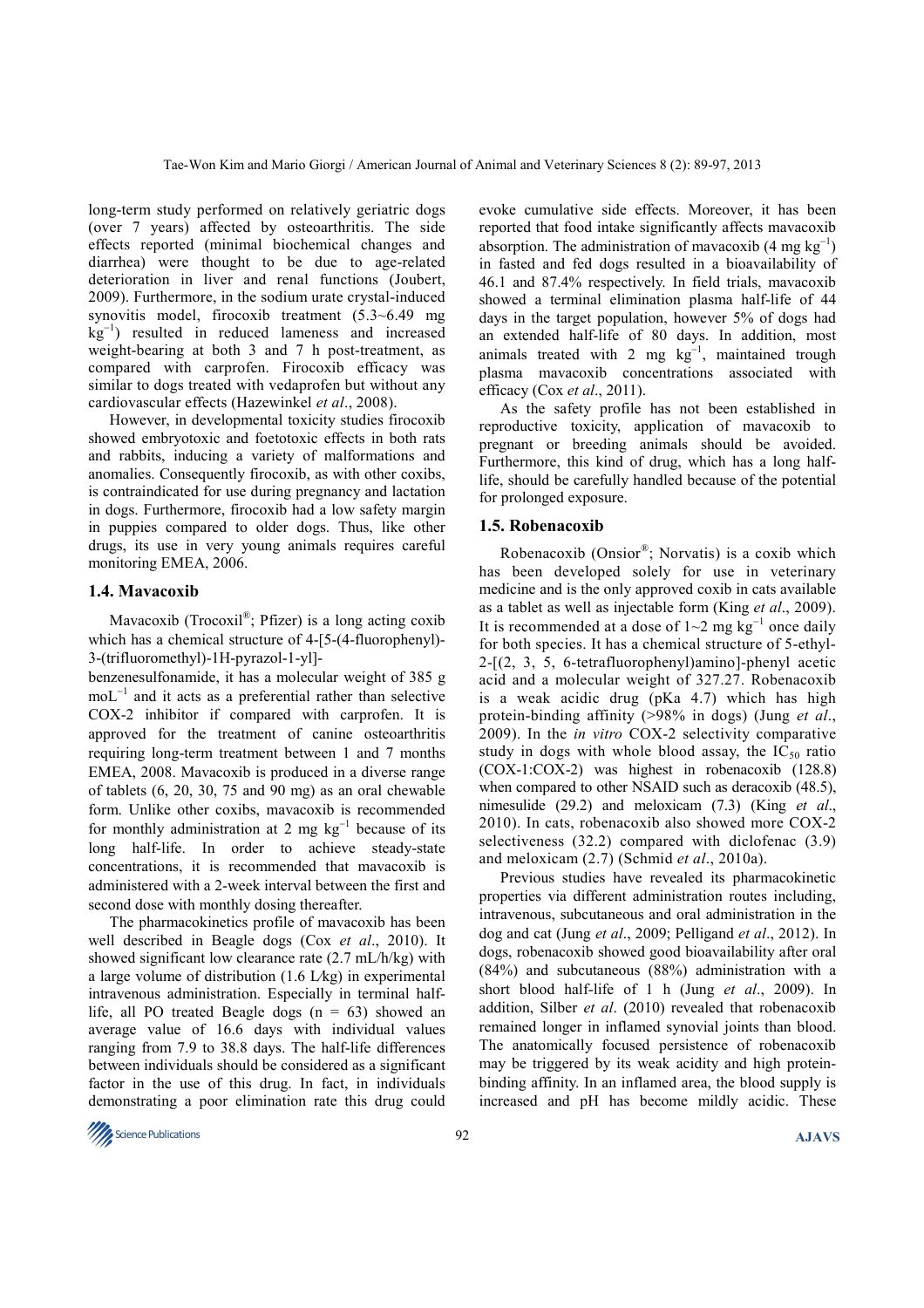alterations allow robenacoxib to enter cells more readily than under normal conditions. The ion-trapping due to the pH change slows release of the drug and as a result, intracellular drug concentrations increase (Brune and Furst, 2007).

In a clinical study, Schmid *et al*. (2010b) reported that SC injection of robenacoxib exerted analgesic and antiinflammatory effects in the urate synovitis model at dosages of  $0.25-4$  mg kg<sup>-1</sup> without COX-1 inhibition (Schmid *et al*., 2010b). In comparison with carprofen, robenacoxib also demonstrated good efficacy in field trials when given once daily (Reymond *et al*., 2012). Furthermore, robenacoxib provided similar efficacy and tolerability to meloxicam in controlling perioperative pain and inflammation in dogs (Gruet *et al*., 2011). In cats after ovariohysterectomy surgery, SC injected robenacoxib (2 mg kg<sup>−</sup><sup>1</sup> ) provided a greater analgesic effect for up to 24 h compared to buprenorphine (Staffieri *et al*., 2013). According to the study from King *et al*. (2012), as expected, robenacoxib had an excellent safety profile in young healthy cats when administered at daily dosages up to 10 mg kg<sup>-1</sup> for 28 days and up to 20 mg kg<sup>-1</sup> for 42 days (King *et al*., 2012). Also in dogs, robenacoxib showed high safety index without any relevant toxicity with daily dosages as high as  $40$  mg kg<sup>-1</sup> for one month and 10 mg kg<sup>−</sup><sup>1</sup> for 6 months (King *et al*., 2011). This proven safety of robenacoxib may result from its high COX-2 selectivity and rapid central compartment clearance with longer residence at inflamed sites (King *et al*., 2012). However there is no data on reproductive toxicity and robenacoxib should not be used in pregnant or breeding animals.

#### **1.6. Cimicoxib**

Cimicoxib (Cimalgex® ; Vetoquinol) is a novel imidazole derivative coxib and a highly selective COX-2 inhibitor, that has recently been launched (Emmerich, 2012). Chemically it is a 4-[4-Chloro-5-(3-fluoro-4 methoxyphenyl)-1H-imidazol-1-yl]benzenesulfonamide and its molecular weight is  $381.809$  g moL<sup>-1</sup>. Although it was originally developed to treat depression and schizophrenia, this compound showed good oral activity when tested in experimental models of acute and chronic inflammation and pain (Haroon *et al*., 2012). After some years of human clinical studies on its anti-inflammatory and analgesic properties, cimicoxib was redirected from the human to the veterinary field.

Cimicoxib is available as chewable oral tablets licensed for dogs as a once daily administration given at a dose of 2 mg  $kg^{-1}$ . Due to its recent release, there is

very little published data available. Recently an analytical method for cimicoxib pharmacokinetic study has been published (Giorgi *et al*., 2013). Sorbera and Ramis (2004) found that cimicoxib was more metabolically stable than celecoxib. In humans, cimicoxib undergoes demethylation and a subsequent conjugation reaction, the demethylated metabolite of cimicoxib has been found to be inactive in both COX-1 and COX-2 activity assays. In rats after oral and i.v. administrations, biliary excretion was the major route of elimination. 70 and 30% of the Cimicoxib dose was excreted in the feces and urine respectively. In Beagle dogs, the bioavailability was 75% following oral administration (1 mg kg<sup>-1</sup>) with t<sub>max</sub> of 2 h and t<sub>1/2</sub> of 7 h. Like in rats, biliary/intestinal excretion was the major route of elimination in Beagle dogs and cimicoxib was extensively metabolized, as <0.2% unchanged drug was detected (Sorbera and Ramis, 2004). In an *in vivo* inflammatory acute pain model study, 10 h after administration  $(2 \text{ mg} \text{ kg}^{-1})$  the plasma concentrations were above a level of 100 ng Ml<sup>-1</sup> (the  $EC_{50}/IC_{50}$  values varied between 216 and  $\overline{452}$  ng mL<sup>-1</sup> for different parameters) in six out of ten animals. At 24 h, the concentrations are lower than the stated  $EC_{50}/IC_{50}$  values in all animals. Considering the estimated differences in bioavailability and correcting for non-linear PK, it appeared that the effect of cimicoxib lasted for approximately 10-14 h in the simulated inflammatory acute pain model EMEA, 2009. In addition, the noninferiority study where it was compared with firocoxib confirmed that cimicoxib reduced the clinical signs of disease including lameness, pain, locomotor disturbance and oedema in dogs with chronic osteoarthritis during the 90 days of the follow up study. Furthermore, compared with carprofen, cimicoxib was also effective in peri-operative pain control in orthopaedic or soft tissue surgery during the first 24 h after surgery EMEA, 2009.

In a 26 week tolerance study with Beagle dogs, it was demonstrated that adverse effects occur on the gastrointestinal tract and to a lesser extent the kidney especially papillary necrosis at higher doses (10 mg kg<sup>-1</sup>). However, there were no significant adverse signs in the recommended dose group  $(2 \text{ mg kg}^{-1})$  and notably, there were no cardiovascular events. The reproductive toxicity study with rabbits however, revealed that the cimicoxib affects fertility and fetal development. Since there are no data in pregnant bitches, "caution" or "cimicoxib is contraindicated in" is needed in breeding, pregnant and lactating dogs EMEA, 2009.

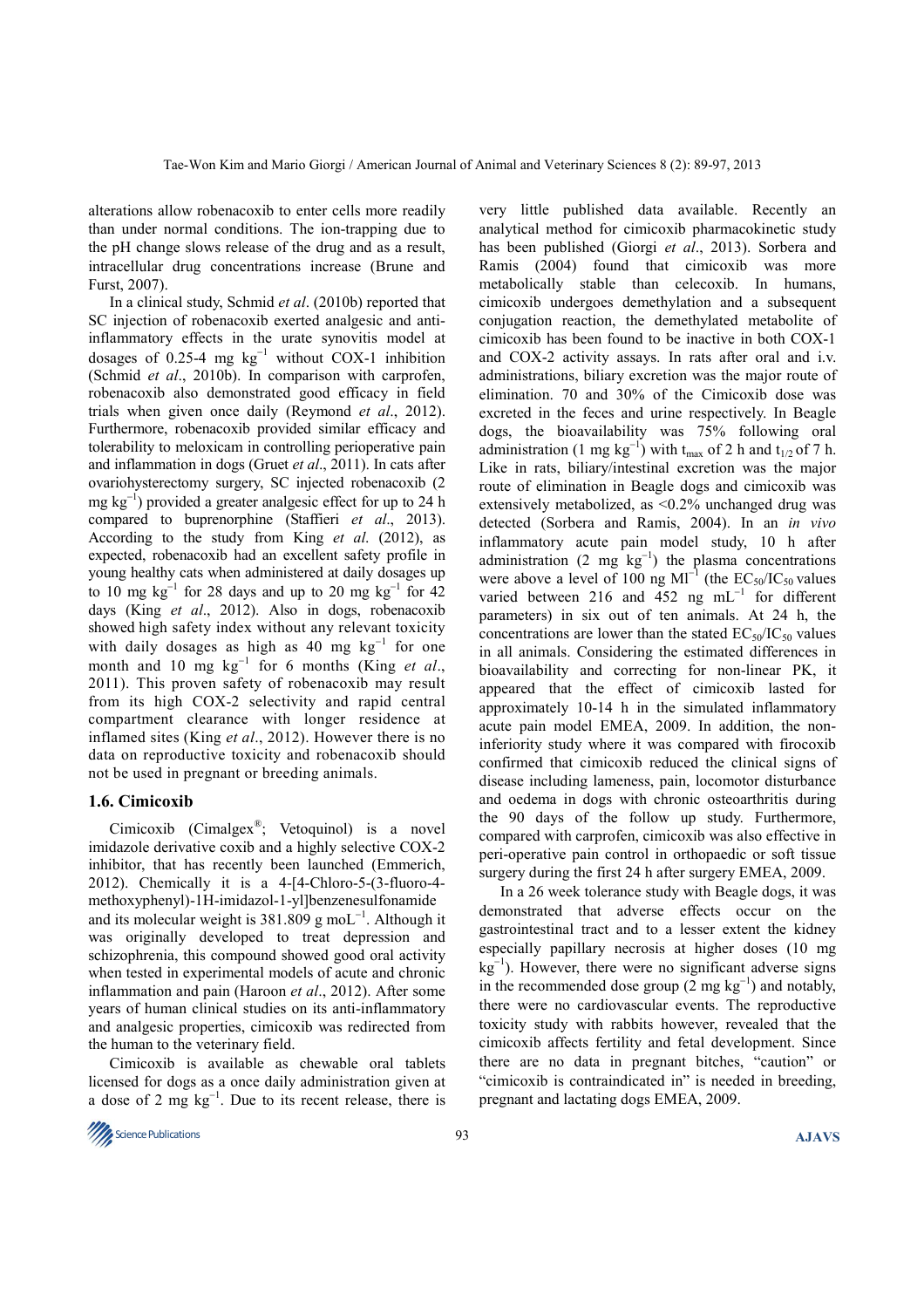# **2. CONCLUSION**

It is complicated work to make firm distinctions between preferential and selective COX inhibition or between nonselective and preferential inhibition. This is because 1. Potency ratios (COX-1:COX-2) vary widely according to experimental conditions both within and between laboratories, 2. the ratio calculated may vary depending on whether it is based on 50, 80, 95 or some other percentage inhibition and 3. apparent species differences in inhibition ratios (Lees *et al*., 2004; Giraudel *et al*., 2009). However, classification of coxibs is mostly academic and for the purposes of drug categorization. The most important thing is to understand the pharmaco-physiological properties of each coxib in order to make the appropriate choice for each situation. In addition, to secure the expanded list of drugs for veterinary use, trials for adaptation should be on going.

### **3. ACKNOWLEDGEMENT**

Researchers acknowledged to Dr H. Owen (University of Queensland, Australia) the English editing of the manuscript.

# **4. REFERENCES**

- Agarwal, S., G.V. Reddy and P. Reddanna, 2009. Eicosanoids in inflammation and cancer: The role of COX-2. Expert Rev. Clin. Immunol., 5: 145-165. DOI: 10.1586/1744666X.5.2.145
- Andersohn, F., S. Suissa and E. Garbe, 2006. Use of first- and second-generation cyclooxygenase-2 selective nonsteroidal antiinflammatory drugs and risk of acute myocardial infarction. Circulation, 113: 1950-1957. DOI:

10.1161/CIRCULATIONAHA.105.602425

- Autefage, A., F.M. Palissier, E. Asimus and C. Pepin-Richard, 2011. Long-term efficacy and safety of firocoxib in the treatment of dogs with osteoarthritis. Vet. Rec., 168: 617-617. DOI: 10.1136/vr.d1456
- Ayuso, P., J.A. Cornejo-Garcia, M. Blanca-López, I. Doña and M.J. Torres *et al*., 2013. Advanced phenotyping in hypersensitivity drug reactions to NSAIDs. Clin. Exp. Allergy. DOI: 10.1111/cea.12140
- Batlouni, M., 2010. Nonsteroidal anti-inflammatory drugs: Cardiovascular, cerebrovascular and renal effects. Arq. Bras. Cardiol., 94: 556-563. DOI: 10.1590/S0066-782X2010000400019
- Bergh, M.S. and S.C. Budsberg, 2005. The coxib NSAIDs: Potential clinical and pharmacologic importance in veterinary medicine. J. Vet. Intern.<br>Med., 19: 633-643. DOI: 10.1892/0891-Med., 19: 633-643. DOI: 10.1892/0891-6640(2005)19[633:TCNPCA]2.0.CO;2
- Bienhoff, S.E., E.S. Smith, L.M. Roycroft and E.S. Roberts, 2012. Efficacy and safety of deracoxib for control of postoperative pain and inflammation associated with soft tissue surgery in dogs. Vet. Surg., 41: 336-344. DOI: 10.1111/j.1532-950X.2011.00942.x
- Botting, R., 2003. COX-1 and COX-3 inhibitors. Thromb. Res., 110: 269-272. DOI: 10.1016/S0049- 3848(03)00411-0
- Brune, K. and D.E. Furst, 2007. Combining enzyme specificity and tissue selectivity of cyclooxygenase inhibitors: Towards better tolerability? Rheumatology, 46: 911-919. DOI: 10.1093/rheumatology/kem070
- Buvanendran, A., 2012. Nonsteroidal Anti-Inflammatory Drugs. In: Comprehensive Treatment of Chronic Pain by Medical, Interventional and Behavioral Approaches, Deer, T.R., M.S. Leong, A. Buvanendran, V. Gordin and S.J. Panchal (Eds.), Springer, New York, ISBN-10: 1461415594, pp: 35-44.
- Cairns, J.A., 2007. The coxibs and traditional nonsteroidal anti-inflammatory drugs: A current perspective on cardiovascular risks. Can. J. Cardiol., 23: 125-131. PMID: 17311118
- Cox, S.R., S. Liao, M. Payne-Johnson, R.J. Zielinski and M.R. Stegemann, 2011. Population pharmacokinetics of mavacoxib in osteoarthritic dogs. J. Vet. Pharmacol. Ther., 34: 1-11. DOI: 10.1111/j.1365-2885.2010.01183.x
- Cox, S.R., S.P. Lesman, J.F. Boucher, M.J. Krautmann and B.D. Hummel *et al*., 2010. The pharmacokinetics of mavacoxib, a long-acting COX-2 inhibitor, in young adult laboratory dogs. J. Vet. Pharmacol. Ther., 33: 461-470. DOI: 10.1111/j.1365-2885.2010.01165.x
- Davis, J.L., J.F. Marshall, M.G. Papich, A.T. Blikslager and N.B. Campbell, 2011. The pharmacokinetics and *in vitro* cyclooxygenase selectivity of deracoxib in horses. J. Vet. Pharmacol. Ther., 34: 12-16. DOI: 10.1111/j.1365-2885.2010.01185.x
- DCT, 2003. FDA freedom of information summary.
- Dubin, A.E. and A. Patapoutian, 2010. Nociceptors: The sensors of the pain pathway. J. Clin. Invest., 120: 3760-72. DOI: 10.1172/JCI42843

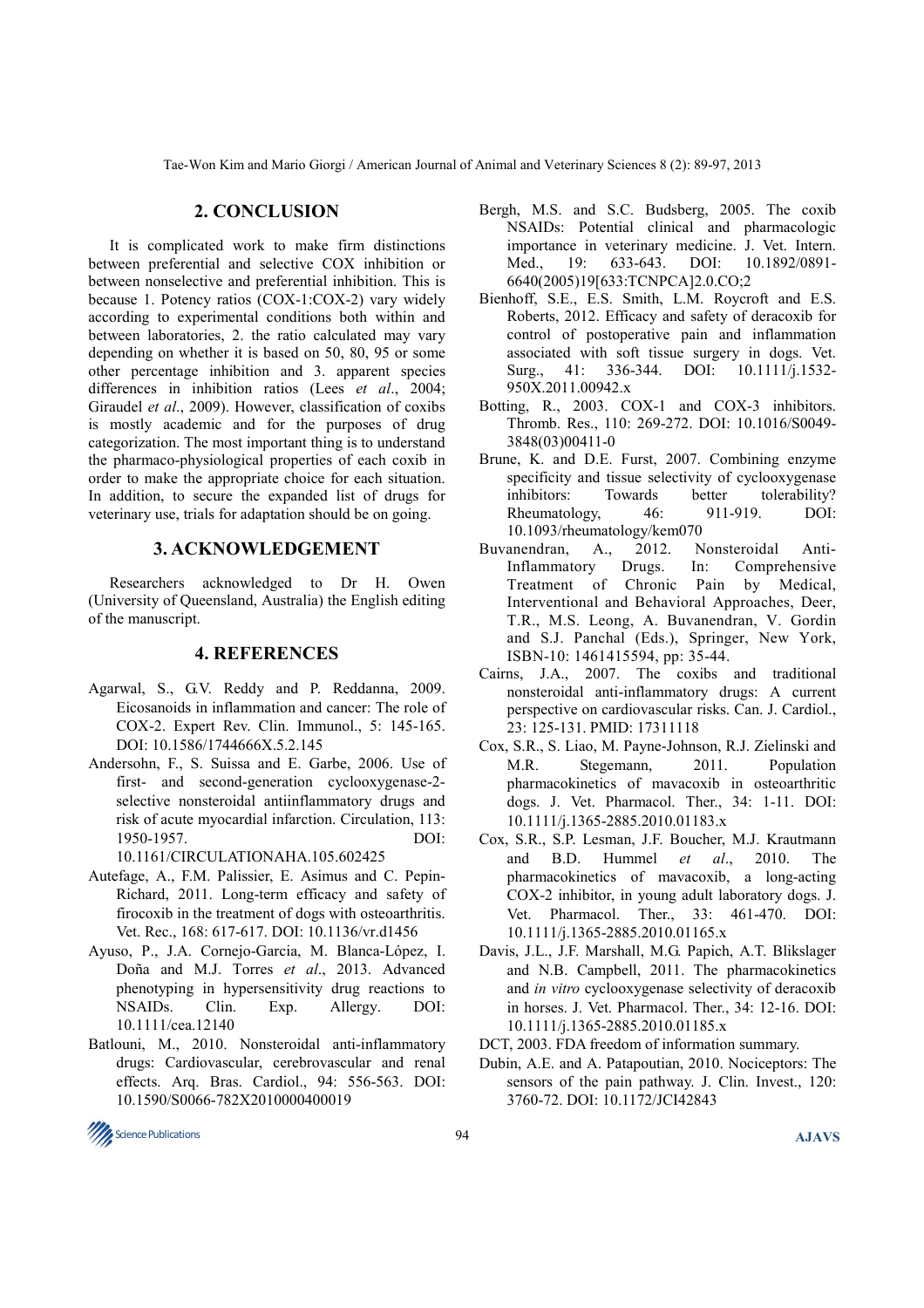- Emmerich, I.U., 2012. New drugs for small animals in 2011. Tierarztl. Prax. Ausg. K. Kleintiere. Heimtiere., 40: 351-362. PMID: 23076019
- Gassel, A.D., K.M. Tobias and S.K. Cox, 2006. Disposition of deracoxib in cats after oral administration. J. Am. Anim. Hosp. Assoc., 42: 212- 217. PMID: 16611933
- Gierse, J.K., N.R. Staten, G.F. Casperson, C.M. Koboldt and J.S. Trigg *et al*., 2002. Cloning, expression and selective inhibition of canine cyclooxygenase-1 and cyclooxygenase-2. Vet. Ther., 3: 270-280. PMID: 12447834
- Giorgi, M. and H. Yun, 2012. Pharmacokinetics of mirtazapine and its main metabolites in Beagle dogs: A pilot study. Vet. J., 192: 239-241. DOI: 10.1016/j.tvjl.2011.05.010
- Giorgi, M., 2012. Veterinary pharmacology: Is it still pharmacology's cinderella? Clin. Exp. Pharmacol., 2: 103.
- Giorgi, M., A. Meizler and P.C. Mills, 2012a. Pharmacokinetics of the novel atypical opioid tapentadol following oral and intravenous administration in dogs. Vet. J., 194: 309-313. DOI: 10.1016/j.tvjl.2012.05.019
- Giorgi, M., B. Cuniberti, G. Ye, R. Barbero and M. Sgorbini *et al*., 2011. Oral administration of tepoxalin in the horse: A PK/PD study. Vet. J., 190: 143-149. DOI: 10.1016/j.tvjl.2010.09.013
- Giorgi, M., G. Saccomanni, S. Del Carlo, C. Manera and E. Lavy, 2012b. Pharmacokinetics of intravenous and intramuscular parecoxib in healthy Beagles. Vet. J., 193: 246-250. DOI: 10.1016/j.tvjl.2011.11.005
- Giorgi, M., T.W. Kim, A. Sabac, M.R. Rouinid and H.I. Yun *et al*., 2013. Detection and quantification of cimicoxib, a novel COX-2 inhibitor, in canine plasma by HPLC with spectrofluorimetric detection: Development and validation of a new methodology. J. Pharmaceutical Biomed. Anal., 83: 28-33. DOI: 10.1016/j.jpba.2013.04.024
- Giraudel, J.M., Toutain, P.L., King, J.N. and Lees, P., 2009. Differential inhibition of cyclooxygenase isoenzymes in the cat by the NSAID robenacoxib. J. Vet. Pharmacol. Ther., 32: 31-40. DOI: 10.1111/j.1365-2885.2008.01031.x
- Gruet, P., W. Seewald and J.N. King, 2011. Evaluation of subcutaneous and oral administration of robenacoxib and meloxicam for the treatment of acute pain and inflammation associated with orthopedic surgery in dogs. Am. J. Vet. Res., 72: 184-193. DOI: 10.2460/ajvr.72.2.184
- Haroon, E., C.L. Raison and A.H. Miller, 2012. Psychoneuroimmunology meets neuropsychopharmacology: Translational implications of the impact of inflammation on behavior. Neuropsychopharmacol., 37: 137-162. DOI: 10.1038/npp.2011.205
- Hazewinkel, H.A., W.E. Van Den Brom, L.F. Theyse, M. Pollmeier and P.D. Hanson, 2008. Comparison of the effects of firocoxib, carprofen and vedaprofen in a sodium urate crystal induced synovitis model of arthritis in dogs. Res. Vet. Sci., 84: 74-79. DOI: 10.1016/j.rvsc.2007.02.005
- Joubert, K.E., 2009. The effects of firocoxib (Previcox) in geriatric dogs over a period of 90 days. J. S. Afr. Vet. Assoc., 80: 179-184. DOI: 10.4102/jsava.v80i3.198
- Jung, M., P. Lees, W. Seewald and J.N. King, 2009. Analytical determination and pharmacokinetics of robenacoxib in the dog. J. Vet. Pharmacol. Ther., 32: 41-48. DOI: 10.1111/j.1365-2885.2008.01035.x
- Kahn, C.M. and S. Line, 2010. The Merck Veterinary Manual. 10th Edn., Merck and Co., Inc., Whitehouse Station, NJ., ISBN-10: 091191093X, pp: 2945.
- King, J.N., C. Rudaz, L. Borer, M. Jung and W. Seewald *et al*., 2010. *In vitro* and ex vivo inhibition of canine cyclooxygenase isoforms by robenacoxib: A comparative study. Res. Vet. Sci., 88: 497-506. DOI: 10.1016/j.rvsc.2009.11.002
- King, J.N., J. Dawson, R.E. Esser, R. Fujimoto and E.F. Kimble *et al*., 2009. Preclinical pharmacology of robenacoxib: A novel selective inhibitor of cyclooxygenase-2. J. Vet. Pharmacol. Ther., 32: 1- 17. DOI: 10.1111/j.1365-2885.2008.00962.x
- King, J.N., J.P. Arnaud, E.I. Goldenthal, P. Gruet and M. Jung *et al*., 2011. Robenacoxib in the dog: Target species safety in relation to extent and duration of inhibition of COX-1 and COX-2. J. Vet. Pharmacol. Ther., 34: 298-311. DOI: 10.1111/j.1365- 2885.2010.01209.x
- King, J.N., R. Hotz, E.L. Reagan, D.R. Roth and W. Seewald *et al*., 2012. Safety of oral robenacoxib in the cat. J. Vet. Pharmacol. Ther., 35: 290-300. DOI: 10.1111/j.1365-2885.2011.01320.x
- Kvaternick, V., M. Pollmeier, J. Fischer and P.D. Hanson, 2007b. Pharmacokinetics and metabolism of orally administered firocoxib, a novel second generation coxib, in horses. J. Vet. Pharmacol. Ther., 30: 208-217. DOI: 10.1111/j.1365- 2885.2007.00840.x

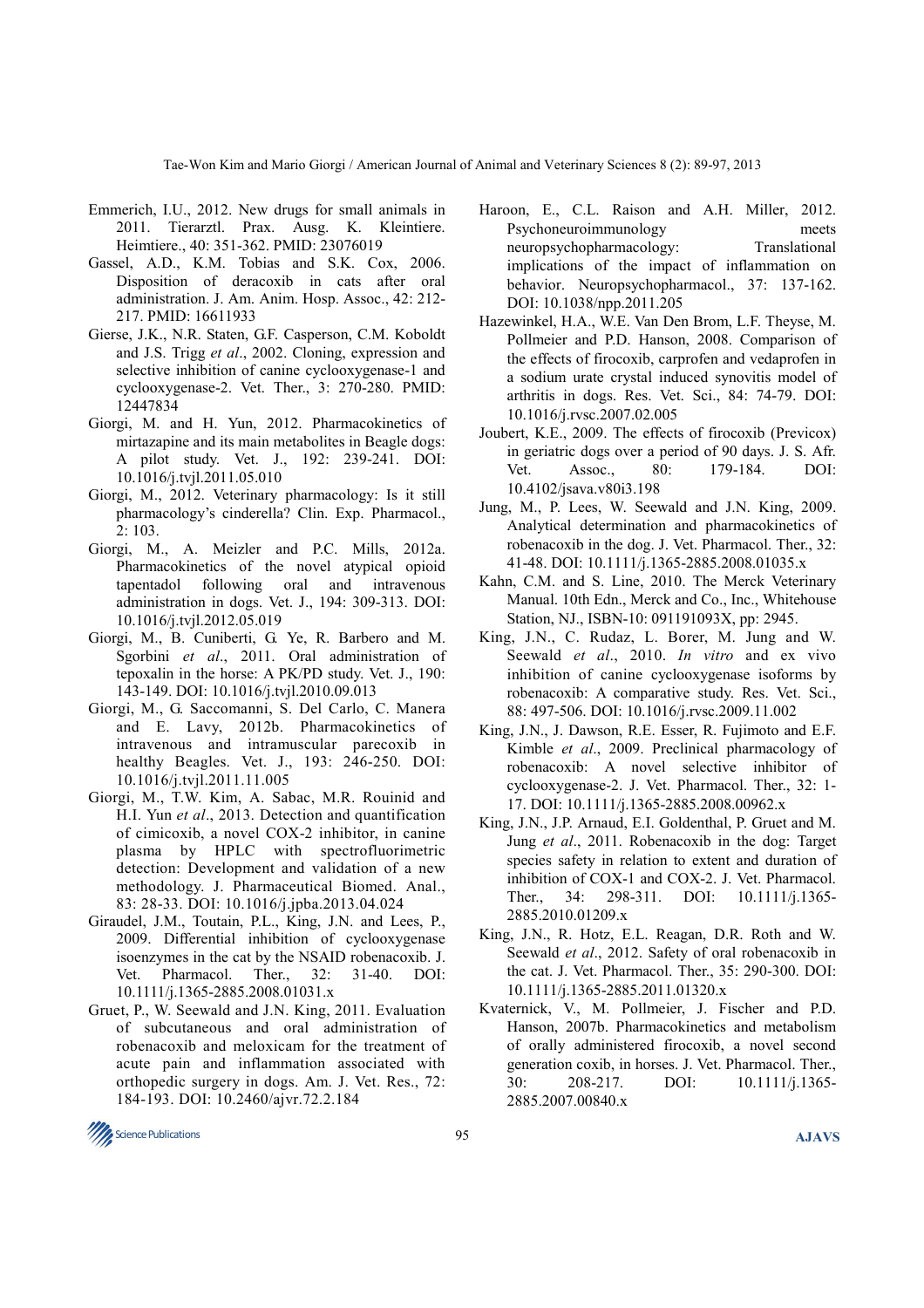- Kvaternick, V., T. Malinski, J.Wortmann and J. Fischer, 2007a. Quantitative HPLC-UV method for the determination of firocoxib from horse and dog plasma. J. Chromatogr. B. Analyt. Technol. Biomed. Life Sci., 854: 313-319. DOI: 10.1016/j.jchromb.2007.04.037
- Lascelles, B.D., A.T. Blikslager, S.M. Fox and D. Reece, 2005. Gastrointestinal tract perforation in dogs treated with a selective cyclooxygenase-2 inhibitor: 29 cases (2002-2003). J. Am. Vet. Med. Assoc., 227: 1112-1117. DOI: 10.2460/javma.2005.227.1112
- Lavy, E., U. Prise, G. Soldani, D. Neri and N. Brandriss *et al*., 2011. Pharmacokinetics of methylphenidate after oral administration of immediate and sustained-release preparations in Beagle dogs. Vet. J., 189: 336-340. DOI: 10.1016/j.tvjl.2010.07.007
- Lees, P., M.F. Landoni, J. Giraudel and P.L. Toutain, 2004. Pharmacodynamics and pharmacokinetics of nonsteroidal anti-inflammatory drugs in species of veterinary interest. J. Vet. Pharmacol. Ther., 27: 479-490. DOI: 10.1111/j.1365- 2885.2004.00617.x
- Letendre, L.T., R.K. Tessman, S.R. McClure, V.J. Kvaternick and J.B. Fischer *et al*., 2008. Pharmacokinetics of firocoxib after administration of multiple consecutive daily doses to horses. Am. J. Vet. Res., 69: 1399-1405. DOI: 10.2460/ajvr.69.11.1399
- Livingston, A., 2000. Mechanism of action of nonsteroidal anti-inflammatory drugs. Vet. Clin. North Am. Small Anim. Pract., 30: 773-781. DOI: 10.1016/S0195-5616(08)70006-8
- Martignoni, M., G.M. Groothuis and R.D. Kanter, 2006. Species differences between mouse, rat, dog, monkey and human CYP-mediated drug metabolism, inhibition and induction. Expert Opin. Drug Metab. Toxicol., 2: 875-894. DOI: 10.1517/17425255.2.6.875
- McCann, M.E., D.R. Andersen, D. Zhang, C. Brideau and W.C. Black *et al*., 2004. *In vitro* effects and *in vivo* efficacy of a novel cyclooxygenase-2 inhibitor in dogs with experimentally induced synovitis. Am. J. Vet. Res., 65: 503-512. DOI: 10.2460/ajvr.2004.65.503
- Meek, I.L., M.A.F.J. Van De Laar and H.E. Vonkeman, 2010. Non-steroidal anti-inflammatory drugs: An overview of cardiovascular risks. Pharmaceuticals, 3: 2146-2162. DOI: 10.3390/ph3072146
- Millis, D.L., J.P. Weigel, T. Moyers and F.C. Buonomo, 2002. Effect of deracoxib, a new COX-2 inhibitor, on the prevention of lameness induced by chemical synovitis in dogs. Vet. Ther., 3: 453-464. PMID: 12584683
- Pairet, M. and J.V. Ryn, 1998. Experimental models used to investigate the differential inhibition of cyclooxygenase-1 and cyclooxygenase-2 by nonsteroidal anti-inflammatory drugs. Inflamm. Res., 2: S93-101. DOI: 10.1007/s000110050289
- Papich, M.G., 2008. An update on Nonsteroidal Anti-Inflammatory Drugs (NSAIDs) in small animals. Vet. Clin. North Am. Small Anim. Pract., 38: 1243- 1266. DOI: 10.1016/j.cvsm.2008.09.002
- Pelligand, L., J.N. King, P.L. Toutain, J. Elliott and P. Lees, 2012. Pharmacokinetic/pharmacodynamic modelling of robenacoxib in a feline tissue cage model of inflammation. J. Vet. Pharmacol. Ther., 35: 19-32. DOI: 10.1111/j.1365-2885.2011.01288.x
- Perrone, M.G., A. Scilimati, L. Simone and P. Vitale, 2010. Selective COX-1 inhibition: A therapeutic target to be reconsidered. Curr. Med. Chem., 17: 3769-3805. DOI: 10.2174/092986710793205408
- Reymond, N., C. Speranza, P. Gruet, W. Seewald and J.N. King, 2012. Robenacoxib vs. carprofen for the treatment of canine osteoarthritis; A randomized, noninferiority clinical trial. J. Vet. Pharmacol. Ther., 35: 175-183. DOI: 10.1111/j.1365- 2885.2011.01297.x
- Roberts, E.S., K.A. Van Lare, B.R. Marable and W.F. Salminen, 2009. Safety and tolerability of 3-week and 6-month dosing of Deramaxx $((R))$  (Deracoxib) chewable tablets in dogs. J. Vet. Pharmacol. Ther., 32: 329-337. DOI: 10.1111/j.1365- 2885.2008.01043.x
- Ryan, W.G., K. Moldave and D. Carithers, 2006. Clinical effectiveness and safety of a new NSAID, firocoxib: A 1,000 dog study. Vet. Ther., 7: 119-126. PMID: 16871494
- Sanchez-Borges, M., A. Capriles-Hulett and F. Caballero-Fonseca, 2004. Adverse reactions to selective cyclooxygenase-2 inhibitors (coxibs). Am. J. Ther., 11: 494-500. DOI: 10.1097/01.mjt.0000125121.35422.b4
- Schmid, V.B., D.E. Spreng, W. Seewald, M. Jung and P. Lees *et al*., 2010b. Analgesic and anti-inflammatory actions of robenacoxib in acute joint inflammation in dog. J. Vet. Pharmacol. Ther., 33: 118-131. DOI: 10.1111/j.1365-2885.2009.01117.x